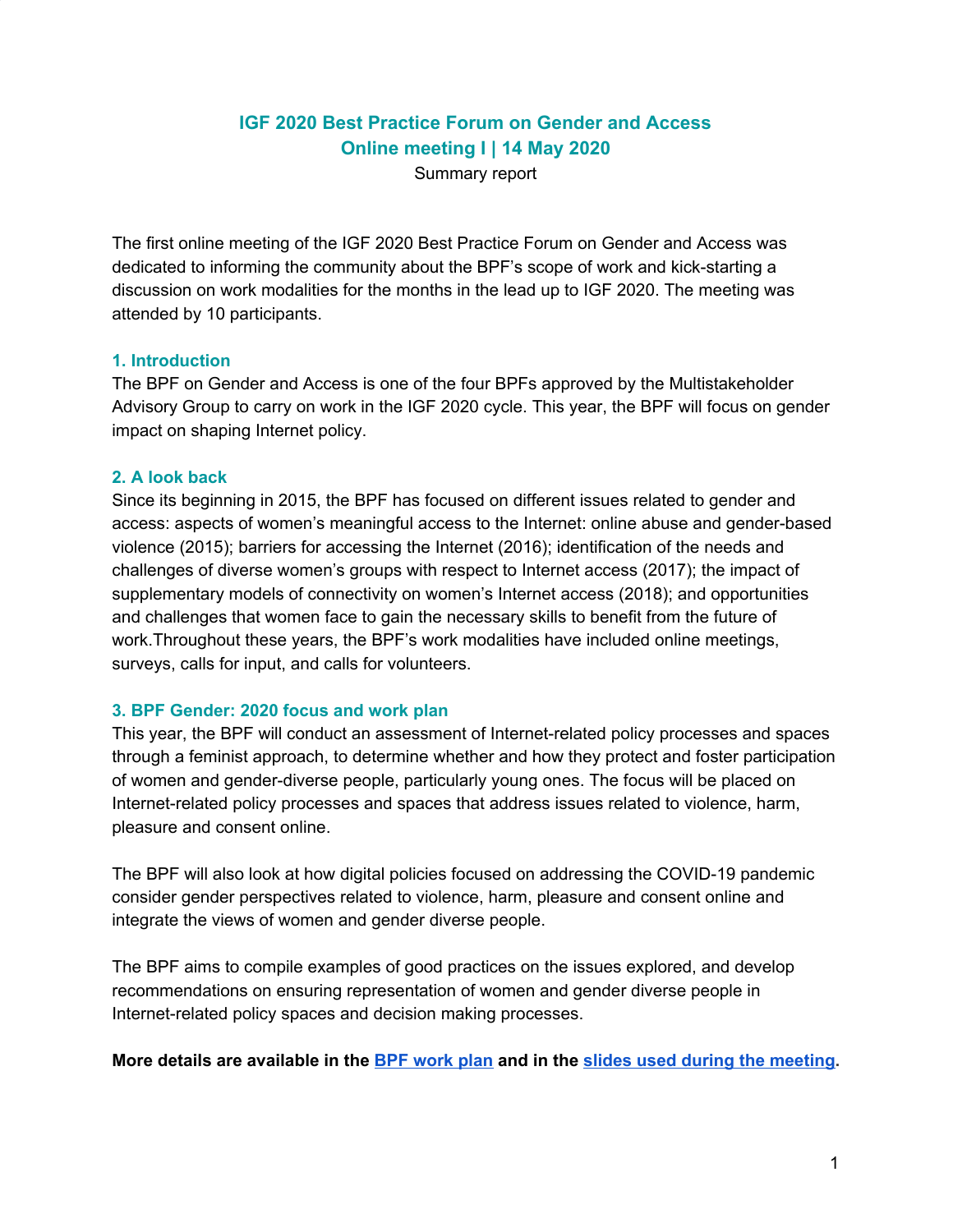Participants in the meeting expressed support for the outlined BPF approach: focusing on Internet-related policy spaces from a femminist perspective.

# **4. Discussion on scope, work modalities, and next steps**

Participants were invited to share their views on how the BPF should go ahead with the work in the upcoming months. Options that could be considered include: scoping survey and desk research to identify Internet-related policy processes and spaces within the BPF's focus; questionnaires to help identify good practices; and the engagement of entities active in the focus areas.

These and other options are outlined in a **[collaborative](https://docs.google.com/document/d/18ZnXuNHJT0cZ2NZzLU6N8gVSbyNJ3ktdJB1aperGYrc/edit) working document, which the community is invited to contribute to**, by adding comments, suggestions, and recommendations for the work ahead (including in terms of stakeholders that could be involved in the BPF).

One point raised during the discussions was related to **the scope of BPF's work and how wide or narrow this should be**, to allow for meaningful work. It was explained that, first, the BPF would look at where Internet-related policy engagement is happening - be it at global, regional or national level (still to be decided), with a focus on issues of online violence, harm, pleasure and consent. The BPF would then assess how influential the focus issues are within these processes: whether they are on the agenda, how often they are addressed, whether we see any resistance with regard to their inclusion on the agenda.

This could be a good moment to **assess the IGF** itself from these points of view and make recommendations. At the end of the assessment, the BPF may be able to come up with constructive criticism and say things such as: 'we need further inclusion of certain groups' or 'we need some other topics to be put on the agenda'.

A decision should be made on **whether the BPF will look exclusively at the IGF, or also include a couple of other processes**, such as the follow-up to the High-level Panel on Digital Cooperation.

A suggestion was made for the BPF to also consider looking at issues of access and inclusion, from the perspective of women and gender-diverse people.

Another suggestion was to consider **including the voice of women from rural areas**. This could be done, for instance, by extending a few questions to local community networks, allowing the inclusion in the BPF's work of direct feedback from them on the issues explored. Here it is important to keep in mind the focus on the BPF and ensure that the information that could be gathered from local networks can meaningfully feed into the BPF. For example: To what extent do such communities face issues related to online violence, harm, pleasure and consent? What policy spaces do people that work with community networks engage with, and what issues do they raise?